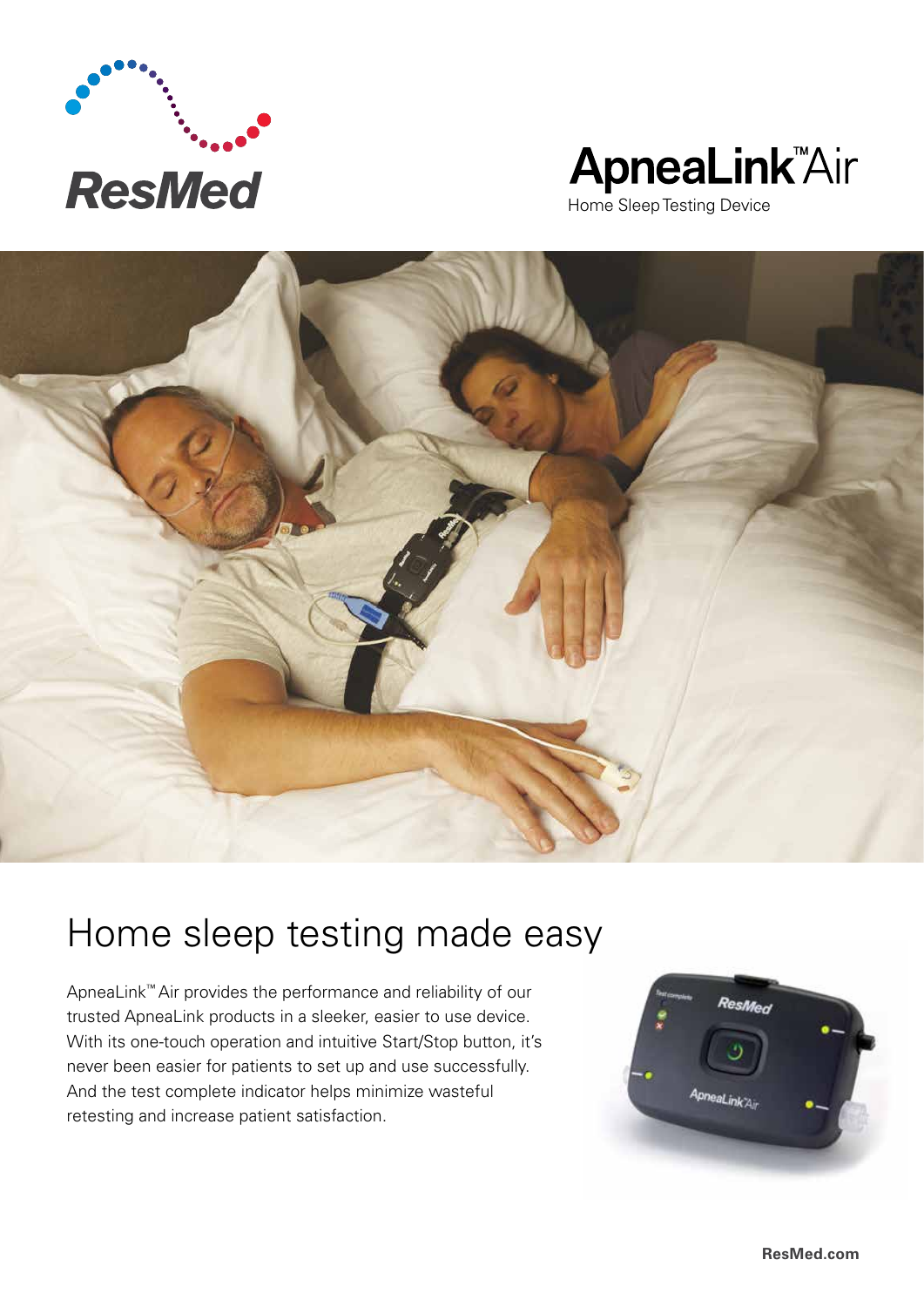#### ApneaLink Air: Our most advanced home sleep testing solution

With its stylish design, ApneaLink Air provides performance and reliability in a compact, lightweight and easy-to-use home sleep testing (HST) device. A low-cost, type III HST device, the ApneaLink Air is capable of recording up to five channels of information: respiratory effort, pulse, oxygen saturation, nasal flow and snoring. It also features longer recording time and increased storage capacity over previous ApneaLink products.



#### Access to detailed signals overnight

ApneaLink Air software provides clinicians access to a more in-depth view of their patients' recordings.

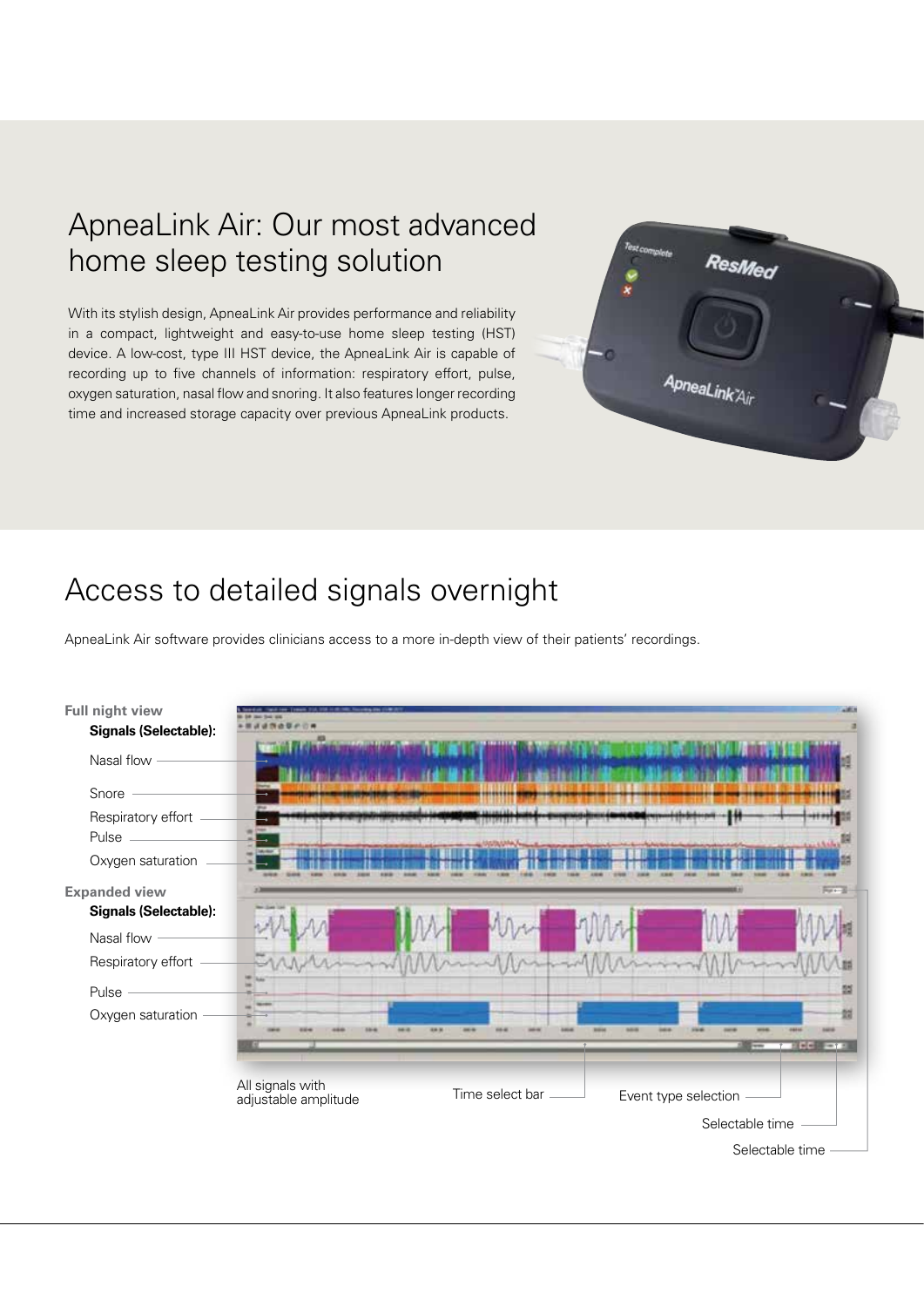### ApneaLink Air benefits

- **Improved usability** for both patients and healthcare professionals with:
	- One-touch operation with an intuitive Start/Stop button
	- Longer recording time (~12 hours) and increased storage capacity (~48 hours)
	- Test complete light provides feedback on recording time to users
	- Good signal indicators to help successful set ups

#### • **Reliable automatic analysis**

- Includes apnea–hypopnea index (AHI), hypopnea index (HI), flow limitation, snoring and oxygen desaturation index (ODI)
- Manual scoring possibility for more detailed patient data
- Configurable analysis parameters allow adjustment of thresholds
- **Validated results meet AASM and CMS definitions** for hypopnea scoring guidelines
- **Cheyne–Stokes probability detection** helps determine when to refer patients for further in-lab diagnosis
- **Differentiation between obstructive and central apneas**
- **Printable patient instructions** when programming the device
- **Flexible report options**
	- **Email summary and signal reports** to send to referral physicians or other relevant parties
	- **Extended report** contains additional overview of respiratory data
	- **Prescription page** streamlines process for healthcare professionals



### ApneaLink Air Complete Kit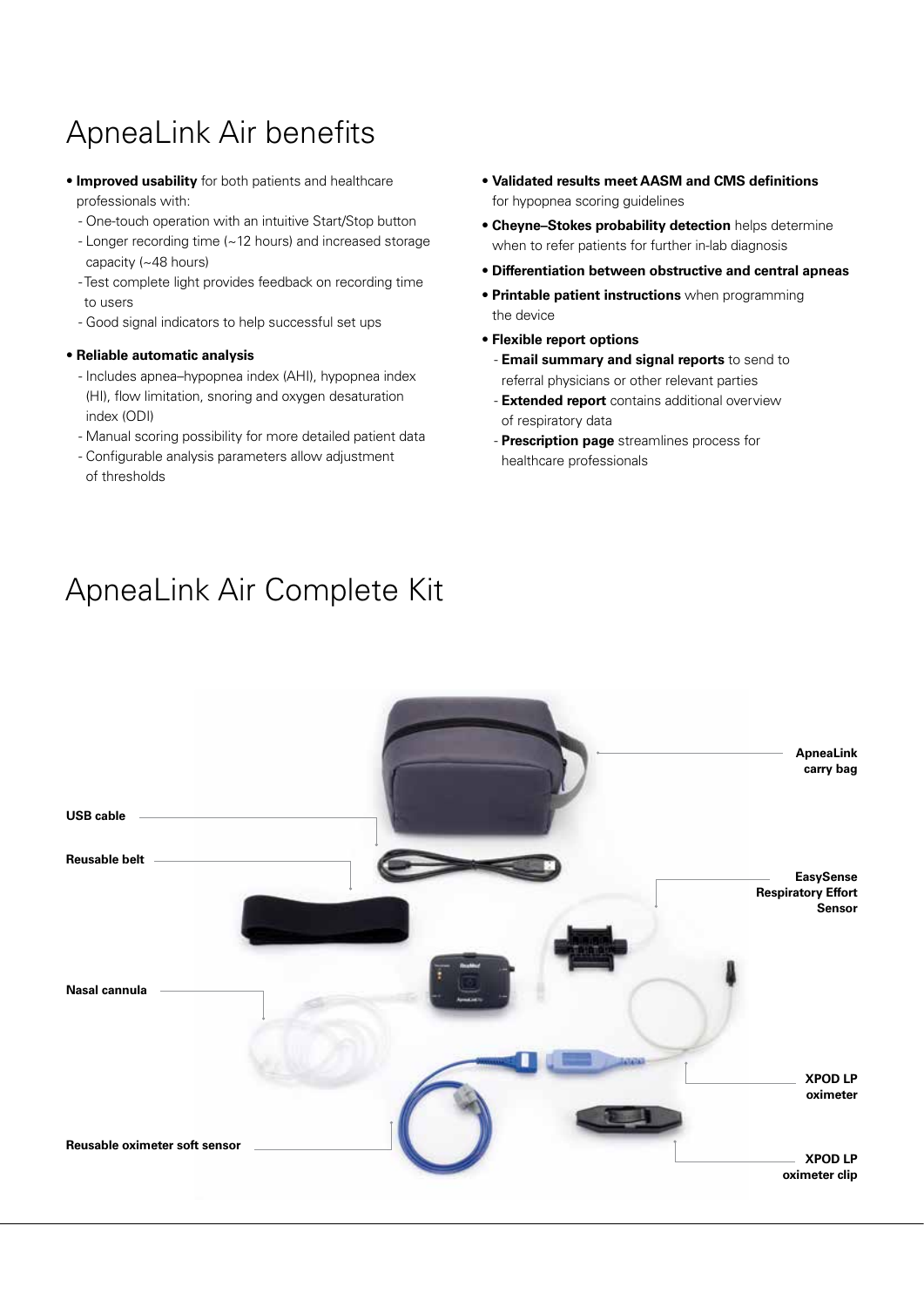### Comprehensive reporting

ApneaLink Air automatically analyzes and derives AHI, flow limitation and snoring and later automatically generates a simple, easy-to-interpret report with a color-keyed AHI or Risk Indicator for the clinician to review.

| <b>Treating physician</b>                                                                                                                                                                                                                                                                                                                                                                                                                                                                                                              |                          | Referral to                  |                                                                                  |                                                               |
|----------------------------------------------------------------------------------------------------------------------------------------------------------------------------------------------------------------------------------------------------------------------------------------------------------------------------------------------------------------------------------------------------------------------------------------------------------------------------------------------------------------------------------------|--------------------------|------------------------------|----------------------------------------------------------------------------------|---------------------------------------------------------------|
| <b>Patient data</b><br>First name:<br>Last Name:<br>Street:<br>City, ST, Zip:<br>Phone:                                                                                                                                                                                                                                                                                                                                                                                                                                                | Cheyne Stokes<br>Example |                              | Patient ID:<br>DOB:<br>Height:<br>Weight:<br>BMI:                                | 01/12/1958<br>170.18 cm<br>92.41 kg<br>31.9 kg/m <sup>2</sup> |
| Recording<br>Date:<br>21/01/2009<br>21:13.<br>Start:                                                                                                                                                                                                                                                                                                                                                                                                                                                                                   |                          |                              | <b>Evaluation</b><br>Start:                                                      | 21:23.                                                        |
| 05:56.<br>End:<br>8 h 43 min<br>Duration:                                                                                                                                                                                                                                                                                                                                                                                                                                                                                              |                          |                              | End:<br>Duration:                                                                | 05:54.<br>7 h 55 min                                          |
| Normal range                                                                                                                                                                                                                                                                                                                                                                                                                                                                                                                           |                          |                              | AHI* <sup>__________</sup><br>Suspected pathological breathing disorder          |                                                               |
| ٠                                                                                                                                                                                                                                                                                                                                                                                                                                                                                                                                      | ۰                        | .                            | $\ddot{\phantom{0}}$                                                             | Result (33)                                                   |
|                                                                                                                                                                                                                                                                                                                                                                                                                                                                                                                                        |                          |                              |                                                                                  |                                                               |
|                                                                                                                                                                                                                                                                                                                                                                                                                                                                                                                                        |                          |                              |                                                                                  |                                                               |
|                                                                                                                                                                                                                                                                                                                                                                                                                                                                                                                                        |                          | Normal                       | Result                                                                           |                                                               |
|                                                                                                                                                                                                                                                                                                                                                                                                                                                                                                                                        | 32.9<br>33.8             | < 5/h<br>< 5                 | Average breaths per minute [bpm]:<br>Breaths:                                    | 14.45<br>6857                                                 |
|                                                                                                                                                                                                                                                                                                                                                                                                                                                                                                                                        | 20.6                     | < 5/h                        | Apneas:                                                                          | 163                                                           |
| UAI:                                                                                                                                                                                                                                                                                                                                                                                                                                                                                                                                   | ٥                        |                              | Unclassified apneas:                                                             | 0(0%                                                          |
| OAI:                                                                                                                                                                                                                                                                                                                                                                                                                                                                                                                                   | 5.6                      |                              | Obstructive apneas:                                                              | 44 (27%)                                                      |
| CAI:                                                                                                                                                                                                                                                                                                                                                                                                                                                                                                                                   | 14.9                     |                              | Central apneas:                                                                  | 118 (72%)                                                     |
| MAI:                                                                                                                                                                                                                                                                                                                                                                                                                                                                                                                                   | 0.1                      |                              | Mixed apneas:                                                                    | 1 (1%)                                                        |
|                                                                                                                                                                                                                                                                                                                                                                                                                                                                                                                                        | 12.3<br>12               | < 5/h                        | Hypopneas:                                                                       | 97<br>792                                                     |
|                                                                                                                                                                                                                                                                                                                                                                                                                                                                                                                                        | 0                        | < Approx. 60<br>< Approx. 40 | Flow lim. Br. without Sn (FL):<br>Flow lim. Br. with Sn (FS):<br>Snoring events: | з<br>66                                                       |
|                                                                                                                                                                                                                                                                                                                                                                                                                                                                                                                                        | 33.5                     | < 5/h                        | No. of desaturations:                                                            | 286                                                           |
|                                                                                                                                                                                                                                                                                                                                                                                                                                                                                                                                        | 91                       | 94% - 98%                    | Saturation <= 90% :                                                              | 234 min (46%)                                                 |
|                                                                                                                                                                                                                                                                                                                                                                                                                                                                                                                                        | 72                       |                              | Saturation <= 85% :                                                              | 77 min (15%)                                                  |
|                                                                                                                                                                                                                                                                                                                                                                                                                                                                                                                                        | 72<br>98                 | 90% - 98%<br>%               | Saturation $\leq 80\%$ :                                                         | 7 min (1%)                                                    |
|                                                                                                                                                                                                                                                                                                                                                                                                                                                                                                                                        | 59                       | $>40$ bpm                    |                                                                                  |                                                               |
|                                                                                                                                                                                                                                                                                                                                                                                                                                                                                                                                        | 71                       | $< 90$ bpm                   |                                                                                  |                                                               |
|                                                                                                                                                                                                                                                                                                                                                                                                                                                                                                                                        | 62                       | bpm                          |                                                                                  |                                                               |
| * See Clinical Guide for abbreviations and ResMed standard parameters<br>Analysis (Flow evaluation period: 7 h 55 min / SpO <sub>2</sub> evaluation period: 8 h 32 min)<br>Indices<br>AHI*:<br>RI*:<br>Apnea index:<br>Hypopnea index:<br>% Flow lim. Br. without Sn (FL):<br>% Flow lim. Br. with Sn (FS):<br>ODI Oxygen Desaturation Index*:<br>Average saturation:<br>Lowest desaturation:<br>Lowest saturation:<br>Baseline Saturation:<br>Minimum pulse:<br>Maximum pulse:<br>Average pulse:<br>Proportion of probable CS epochs: | 70                       | 0%                           | <b>CSR</b> probable                                                              |                                                               |
|                                                                                                                                                                                                                                                                                                                                                                                                                                                                                                                                        |                          |                              |                                                                                  |                                                               |
| Analysis status: Analyzed automatically<br>Analysis parameters used (Default)<br>Apnea (20%; 10s; 80s; 1.0s; 20%; 60%; 8%); Hypopnea (70%; 10s; 100s; 1.0s); Snoring (6.0%; 0.3s; 3.5s; 0.5s); Desaturation [4.0%]; CSR (0.50]                                                                                                                                                                                                                                                                                                         |                          |                              |                                                                                  |                                                               |



Home Sleep Testing Device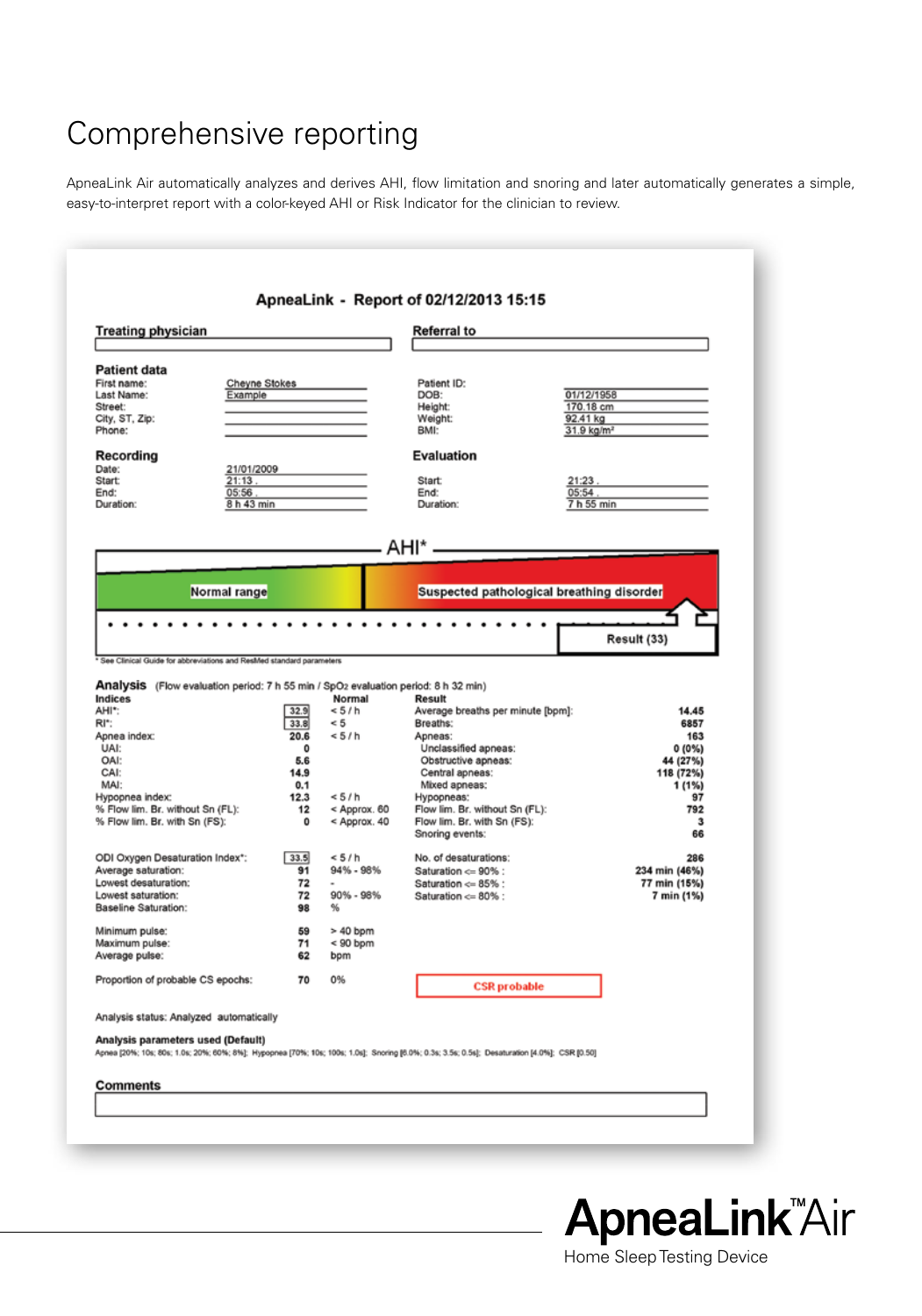### Ordering information and product codes

#### Accessories

#### **ApneaLink Air complete kit**

|  |  | · ApneaLink Air recorder device |
|--|--|---------------------------------|
|  |  |                                 |

- Software installation CD
- ApneaLink Air patient instructions
- USB download cable
- 1 reusable belt
- Oximeter reusable soft sensor (8000SM) Medium
- XPOD LP oximeter
- XPOD LP oximeter clip
- 3 nasal cannulas
- Carry bag
- 2 AAA batteries

#### **Oximeter components**

| XPOD LP oximeter                                         | 22374 |
|----------------------------------------------------------|-------|
| XPOD LP oximeter clip                                    | 22371 |
| NONIN 6000CA single use oximetry sensors – pk 24         | 22337 |
| NONIN oximeter reusable soft sensor (8000SS) -<br>Small  | 70567 |
| NONIN oximeter reusable soft sensor (8000SM) -<br>Medium | 70568 |
| NONIN oximeter reusable soft sensor (8000SL) -<br>Large  | 70413 |

**22354**

#### **Nasal Cannulas**

| Nasal cannula – pk 25 | 70388 |
|-----------------------|-------|
|-----------------------|-------|

| <b>EasySense<sup>™</sup> Respiratory</b> |       |
|------------------------------------------|-------|
| <b>Effort Sensor</b>                     | 22321 |

#### **Other accessories**

| ApneaLink Air reusable belt     | 629052 |
|---------------------------------|--------|
| ApneaLink Air carry bag         | 22373  |
| ApneaLink Air software CD V10.1 | 22372  |
| USB cable for ApneaLink Air     | 22375  |



For more information: **Accessories Guide**

Please contact your ResMed representative for more information.